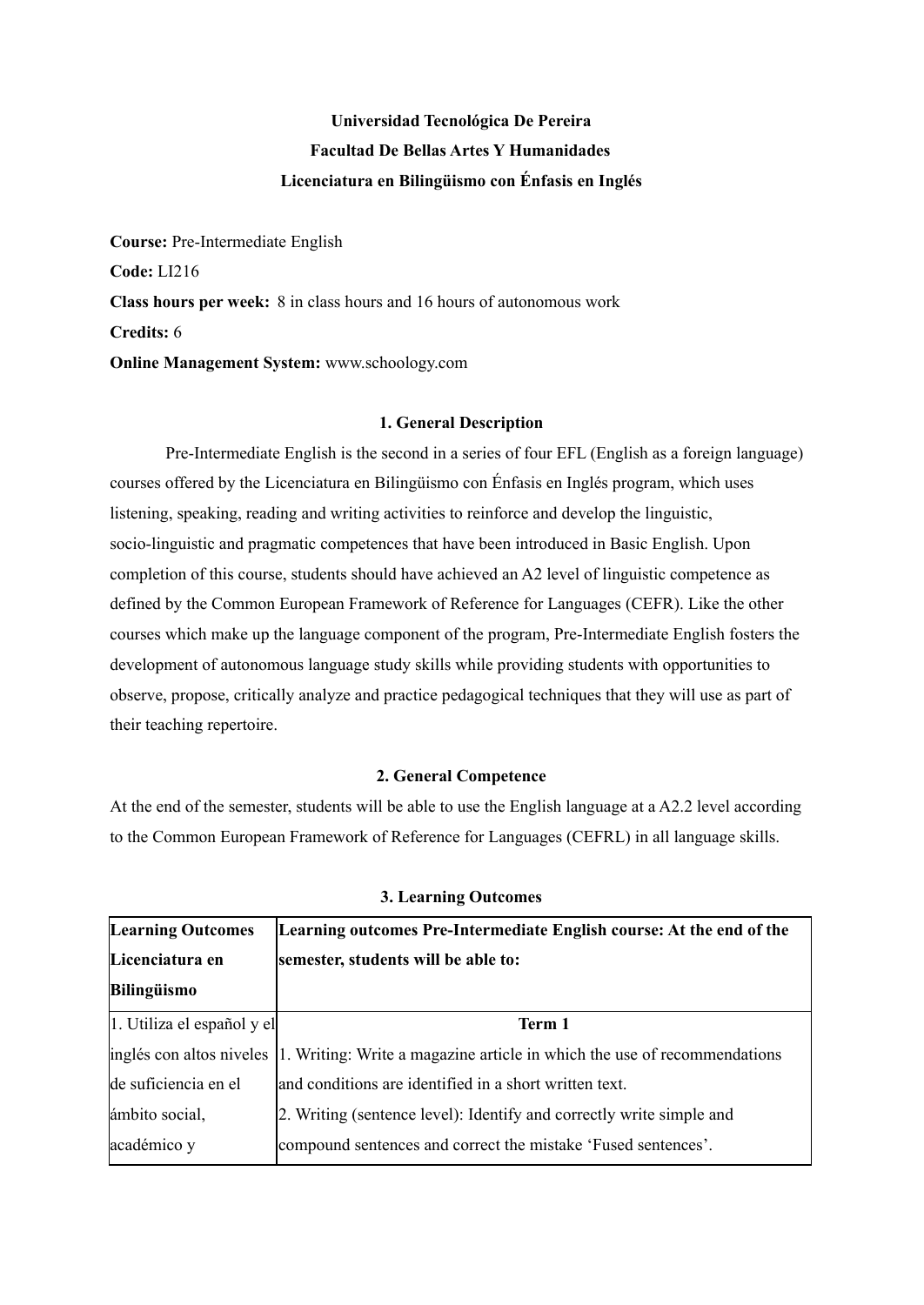| profesional, y con   | 3. Speaking: Design a video review where they compare and contrast two                          |  |  |
|----------------------|-------------------------------------------------------------------------------------------------|--|--|
|                      |                                                                                                 |  |  |
| consciencia          | technological devices.                                                                          |  |  |
|                      | intercultural relacional, [4. Reading: Find specific information about technological devices in |  |  |
| funcional y crítica. | informative texts.                                                                              |  |  |
|                      | 5. Listening: Listening to descriptions and/or reviews of technological                         |  |  |
|                      | devices and being able to understand specific information.                                      |  |  |
|                      | Term 2                                                                                          |  |  |
|                      | 1. Writing: Outline of a comparison-contrast essay.                                             |  |  |
|                      | 2. Writing (sentence level): Identify and correctly write complex sentences                     |  |  |
|                      | and correct the mistakes 'sentence fragments'.                                                  |  |  |
|                      | 3. Speaking: Plan and develop a rehearsal interview with a classmate.                           |  |  |
|                      | 4. Speaking: Conduct an interview with an in-service English language                           |  |  |
|                      | teacher on personal, academic, and professional experiences.                                    |  |  |
|                      | 5. Reading: Identify specific information in a text about the life of a teacher                 |  |  |
|                      | in Colombia.                                                                                    |  |  |
|                      | 6. Listening: Listening to interviews and being able to understand specific                     |  |  |
|                      | information from it.                                                                            |  |  |
|                      | 7. Listening: identifying attitudes and opinions of speakers in an interview.                   |  |  |
|                      | Term 3                                                                                          |  |  |
|                      | 1. Writing: Write a comparison-contrast essay.                                                  |  |  |
|                      | 2. Writing (sentence level): Identify and correctly write compound and                          |  |  |
|                      | complex sentences and correct the mistakes 'stringy sentences'.                                 |  |  |
|                      | 3. Speaking: Take the role of a language teacher to depict how to use two                       |  |  |
|                      | phrasal verbs in context by engaging peers in the exploration of their own                      |  |  |
|                      | material.                                                                                       |  |  |
|                      | 4. Reading: Make inferences based on the information provided in a text.                        |  |  |
|                      | 5. Listening: listening to short dialogues and being able to understand the                     |  |  |
|                      | gist of the conversation.                                                                       |  |  |
|                      |                                                                                                 |  |  |

# **4. Competences to Be Developed in the Course (taken from CEFRL)**

This course will develop the following specific competences:

# **4.1 Communicative Language Activities and Strategies**

# *I. Overall listening comprehension:*

• Can understand clearly and slowly articulated speech to meet different interactive needs.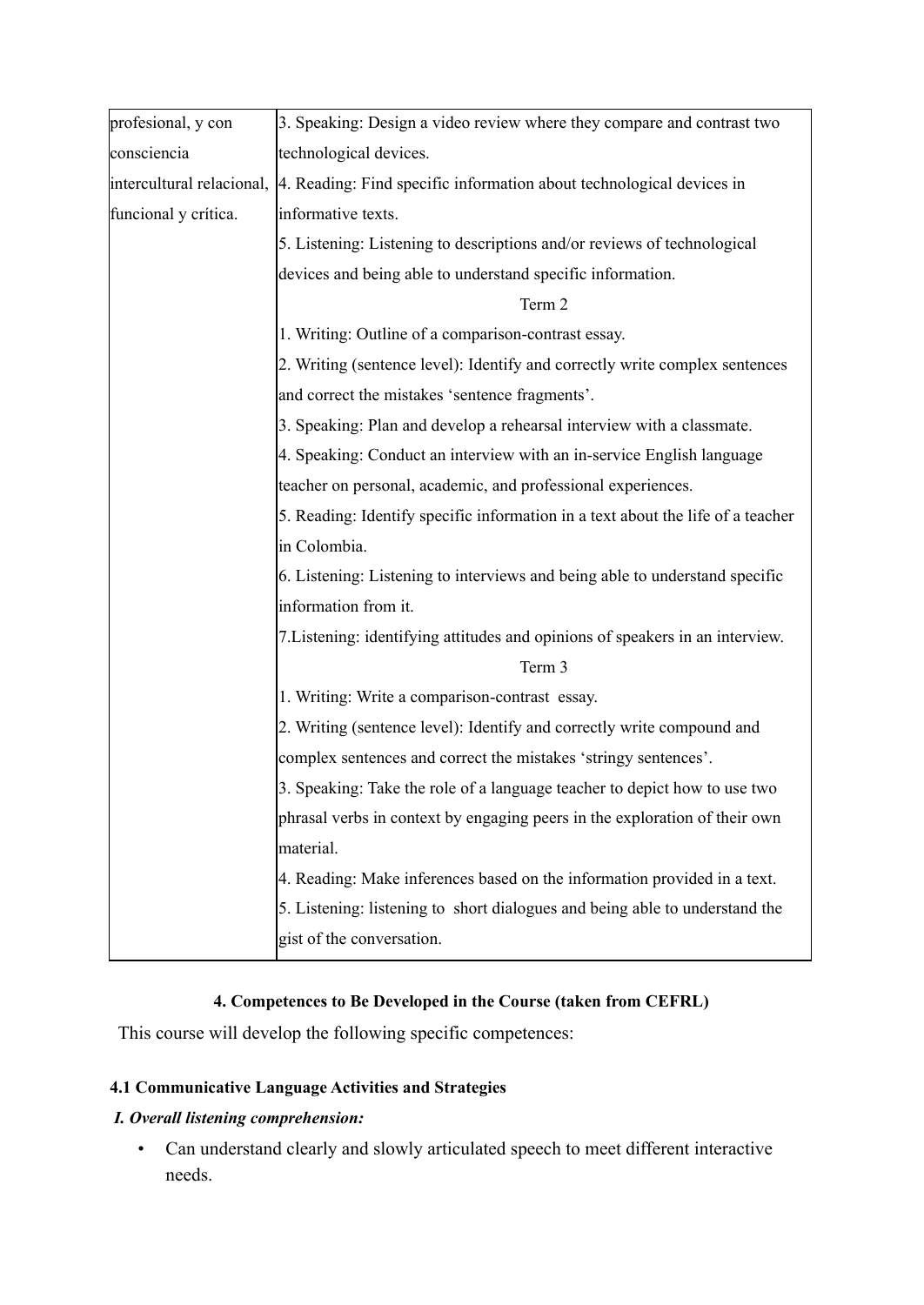• Can understand phrases and expressions related to areas of most immediate priority (e.g. very basic personal and family information, shopping, local geography, employment), provided speech is clearly and slowly articulated.

# *II. Overall reading comprehension:*

- Can understand short, simple texts on familiar matters of a concrete type which consist of high frequency everyday or job-related language.
- Can understand short, simple texts containing high frequency vocabulary, including a proportion of shared international vocabulary items.

# *III. Overall Spoken production:*

• Can give a simple description or presentation of people, living or working conditions, daily routines, likes/dislikes as a short series of simple phrases and sentences linked into a list.

# *IV. Overall spoken interaction:*

- Can interact with reasonable ease in structured situations and short conversations, provided the other person helps if necessary.
- Can manage simple, routine exchanges without undue effort; can ask and answer questions and exchange ideas and information on familiar topics in predictable everyday situations.
- Can communicate in simple and routine tasks requiring a simple and direct exchange of information on familiar and routine matters to do with work and free time.
- Can handle very short social exchanges but is rarely able to understand enough to keep a conversation going of his/her own accord.

# *V. Overall written interaction:*

• Can write a series of simple phrases and sentences linked with simple connectors like 'and,' 'but' and 'because'.

# *VI. Overall written production:*

- Can write short, simple formulaic notes relating to matters in areas of immediate need.
- Can write an interview article based not only on examples provided, but also on teaching guidance.

# **4.2 Communicative Language Competences**

*I. Linguistic:*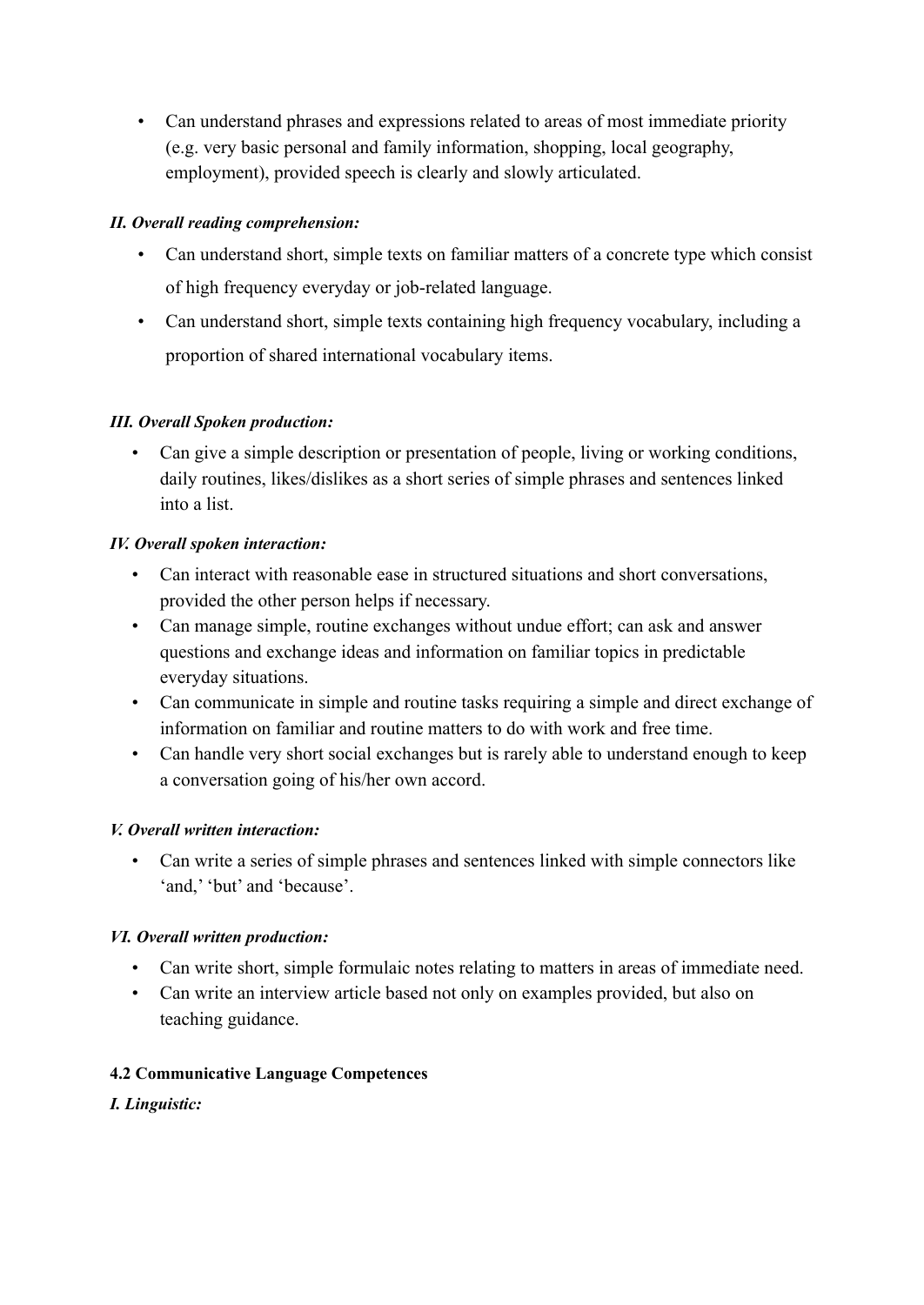- **•** Has a repertoire of basic language, which enables him/her to deal with everyday situations with predictable content, though he/she will generally have to compromise the message and search for words.
- **•** Can produce brief everyday expressions in order to satisfy simple needs of a concrete type: personal details, daily routines, wants and needs, requests for information. Can use basic sentence patterns and communicate with memorized phrases, groups of a few words and formulae about themselves and other people, what they do, places, possessions etc.
- **•** Has sufficient vocabulary to conduct routine, everyday transactions involving familiar situations and topics.
- **•** Uses some simple structures correctly, but still systematically makes basic mistakes for example tends to mix up tenses and forget to mark agreement; nevertheless, it is usually clear what he/she is trying to say.

# *II. Sociolinguistic:*

- **•** Can perform and respond to basic language functions, such as information exchange and requests and express opinions and attitudes in a simple way.
- **•** Can handle very short social exchanges, using everyday polite forms of greeting and address.
- **•** Can make and respond to invitations, suggestions, apologies, etc.

# *III. Pragmatic:*

- **•** Can adapt well-rehearsed memorized simple phrases to particular circumstances through limited lexical substitution.
- **•** Can use the most frequently occurring connectors to link simple sentences in order to tell a story or describe something as a simple list of points.
- **•** Can communicate what he/she wants to say in a simple and direct exchange of limited information on familiar and routine matters, but in other situations he/she generally has to compromise the message.
- **•** Can make him/herself understood in short contributions, even though pauses, false starts and reformulation are very evident.

# **4. Methodology**

This course will employ a set of selected readings, exercises, discussions and audiovisual presentations as a way to prepare learners to undertake three tasks, which will implicitly allow learners to link their learning process with the concept of TEFL (teaching English as a foreign language) and to develop values, attitudes, and practical skills pertaining to the English teaching profession. Both the content and methodology of the course incorporate elements of these four pedagogical models:

• **Humanistic**: By means of reading assignments, classroom discussions and written tasks, students incorporate skills and concepts presented in the course into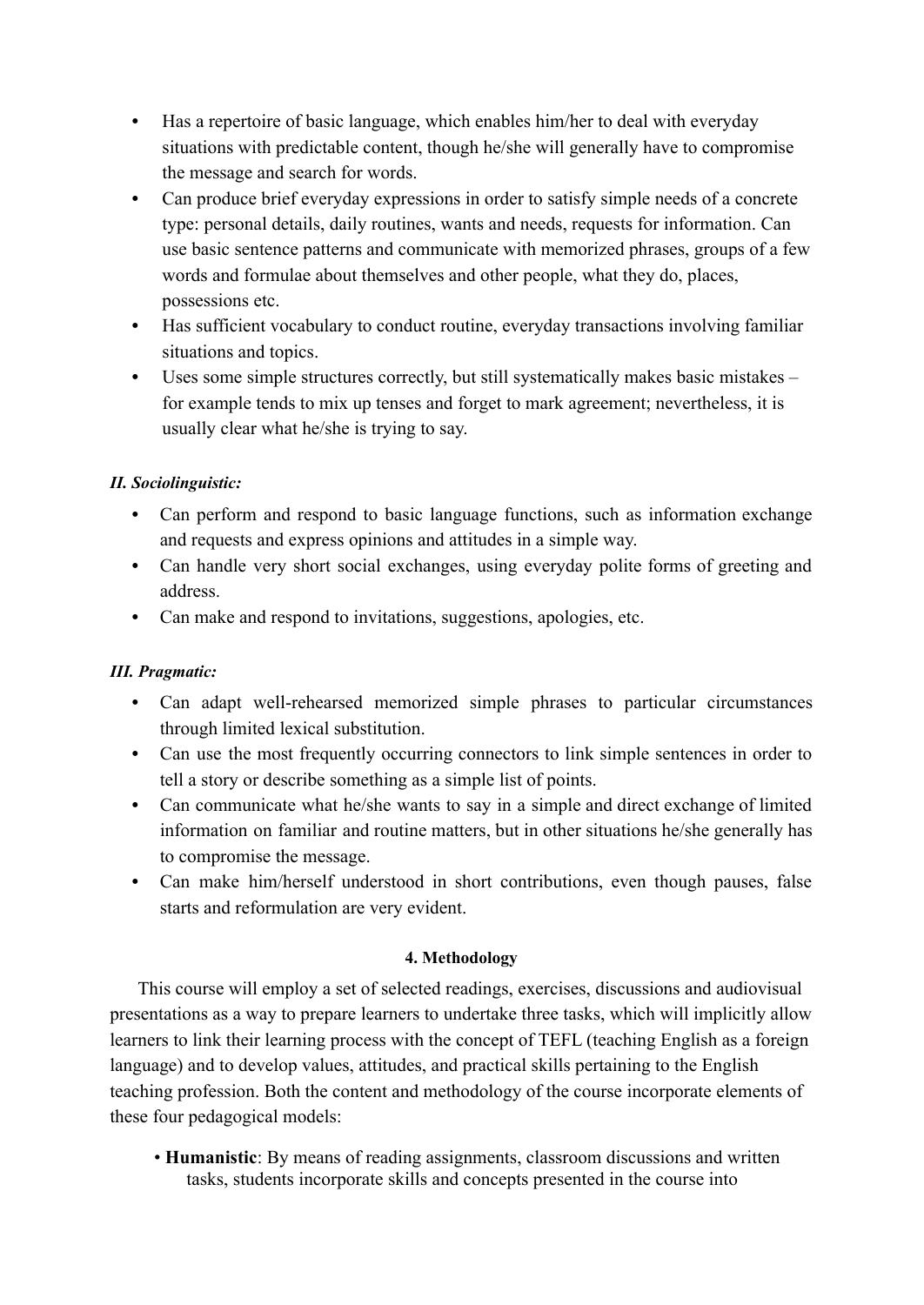individual processes of intellectual, and emotional that empower them to make meaningful contributions to society. In-class and out-of -class activities aim to present English in ways that respond to their needs and interests, promote effective engagement with the language and maximize opportunities to use English to communicate information, feelings and ideas.

- **Socio-constructivist**: Students complete graded in-class and out-of-class tasks, and select from a variety of optional, independent activities according to their interests, needs, and individual learning styles. Work is evaluated taking into account students' assimilation of skills and concepts into diverse, personalized, individualized models of the English language and EFL pedagogy.
- **Critical-reflexive:** Students are invited to critically examine their own models and beliefs concerning English and English language teaching in the context of ideas presented in the course. With the aid of the course facilitator (professor), students develop strategies that accord with their individual cognitive styles and thereby assume responsibility for their own learning.
- **Theme and Content based:** Audio and written materials used for studying and practicing English

language skills present content that enriches students' appreciation of Anglophone culture, and provokes critical thinking and discussion. Themes are proposed under general categories related to current and trending social, human and technological issues.

**Important note:** The course has a technological component that is based on constant communication via email and social networks. The professor and students will commit to use the LMS Schoology® as a learning platform for the course. In case unexpected situations come about during the semester, Schoology® will be used as the interface of communication and for developing and submitting tasks. These strategies are considered to develop learners' autonomous learning, to establish different channels of communication, and to enhance the possibility of asynchrony in class.

# **5. Course Content**

The following chart presents the *suggested* themes and content that will be used as principal sources of input for learners during the course. Contents will be the basis for discussions. Nonetheless, this course will follow a language-driven approach which places the development of the linguistic competence as its primary objective. Therefore, expertise in the content itself might or might not be assessed.

| Term | Linguistic Competence and                                | Themes and Contents        | Projects/tasks                     |
|------|----------------------------------------------------------|----------------------------|------------------------------------|
|      | <b>Topics</b>                                            |                            |                                    |
|      | Modal verbs for probability<br>(focus on use)            | Influence of technology in | Making a video review of two       |
| 1st  | Comparatives, Superlatives<br>and qualifying expressions | <i>people's lives</i>      | technological<br>devices/platforms |
|      |                                                          |                            |                                    |

Term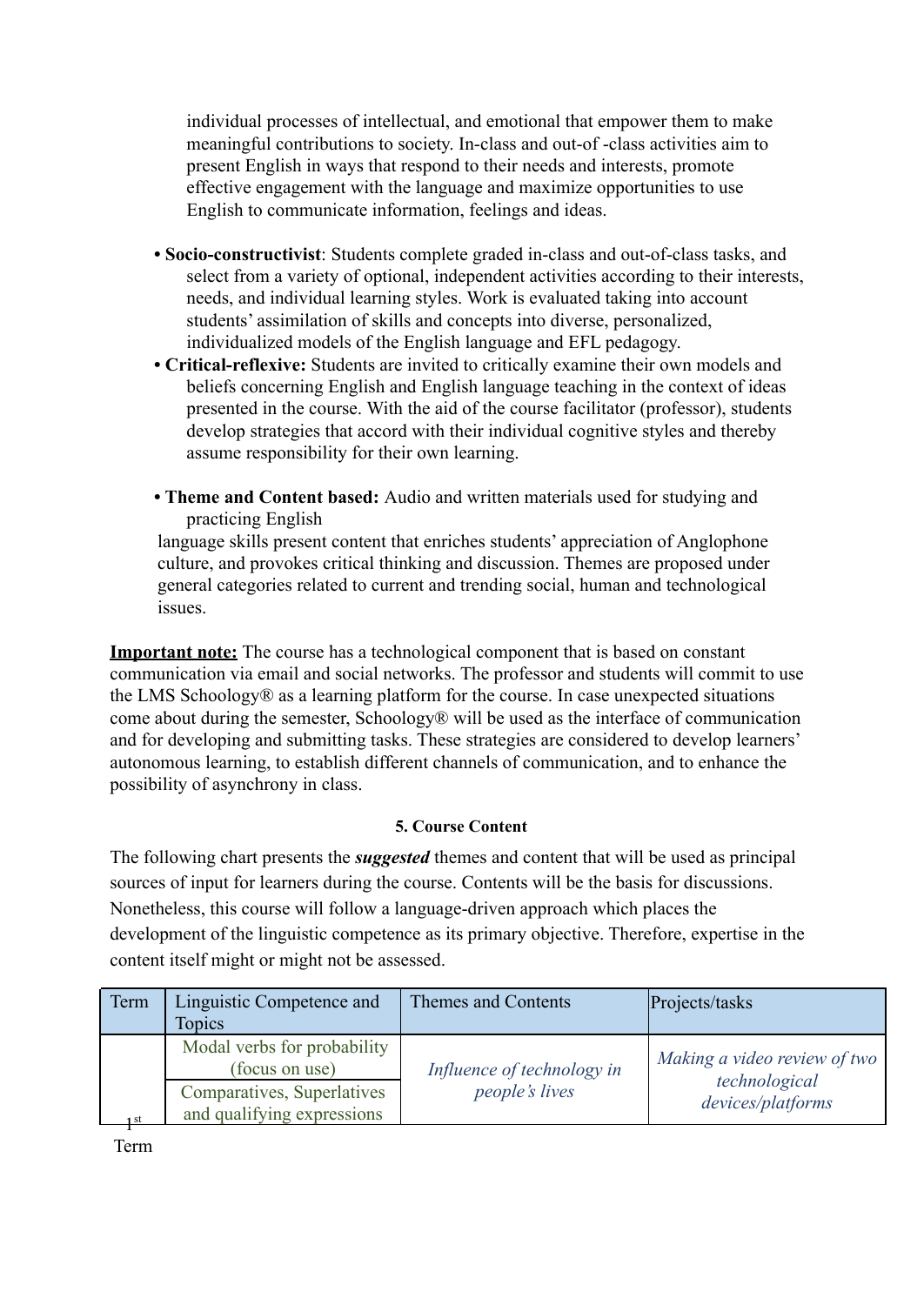|                         | Modal verbs (permission,<br>obligation and advice)<br><b>Zero and First Conditionals</b> | -Globalization and citizenship<br>-Norms around the world       | Writing a magazine article<br>with<br>tips/recommendations/rules |
|-------------------------|------------------------------------------------------------------------------------------|-----------------------------------------------------------------|------------------------------------------------------------------|
| 2 <sup>nd</sup><br>Term | <b>Present Perfect</b><br><b>Present perfect Continuous</b>                              | Making interviews<br>Outdoor and adventure                      | Interviewing an in-service<br>teacher and writing an             |
|                         | Definite and indefinite<br>articles<br>and Future Forms.                                 | <i>activities</i>                                               | <i>interview article</i>                                         |
| 3 <sup>rd</sup><br>Term | <b>Zero and First Conditionals</b><br>Phrasal verbs<br><b>Indefinite Pronouns</b>        | Thinking like a teacher:<br>Learning and Teaching<br>strategies | Planning and presenting an<br>in-class phrasal verbs task        |

# **6. Course Assessment**

The assessment of this course will be based on the following components. Be aware that the number of tasks established for each term may vary depending on elements such as: the needs identified by the professor, students' proficiency, and complexity of the task. Each task will be assessed based on specific rubrics discussed with learners ahead of time.

| $\bullet$ | First task (20%): The first partial grade will consist of the results of a series<br>of written and oral activities that evaluate the four skills plus the use of<br>English and which are conducive to the achievement of the main task, a video<br>review, in which two technological devices/sites/apps are compared and<br>contrasted.                  | Weeks 1-5   |
|-----------|-------------------------------------------------------------------------------------------------------------------------------------------------------------------------------------------------------------------------------------------------------------------------------------------------------------------------------------------------------------|-------------|
| $\bullet$ | Second task (20%): The second partial grade will consist of the results of a<br>series of written and oral activities that evaluate the four skills plus the use of<br>English and which are conducive to the achievement of the main task, an<br>interview with either a pre-service or an in-service teacher graduated from a<br>BA in language teaching. | Weeks 6-11  |
| $\bullet$ | Third task (20%): The third partial grade will consist of the results of a<br>series of written and oral activities that evaluate the four skills plus the use of<br>English and which are conducive to the achievement of the main task, a<br>profile article, based on the interview carried out in the previous task.                                    | Weeks 12-15 |
| $\bullet$ | <b>Final Partial Exam (30%):</b> The final partial exam will be the compilation of<br>content knowledge covered throughout the whole semester. Learners will<br>develop a listening, a reading, a writing, a use of English, and a speaking<br>exam, respectively.                                                                                          | Week 16     |
| $\bullet$ | <b>Monitoring Sessions (10%):</b> A monitor will guide learners to achieve the<br>expected learning outcomes throughout the semester. Monitoring sessions<br>will not be mandatory; however, based on the explored content, there will be<br>three quizzes during the semester, which will also serve as a preparation for<br>the final partial exam.       | Weeks 1-15  |